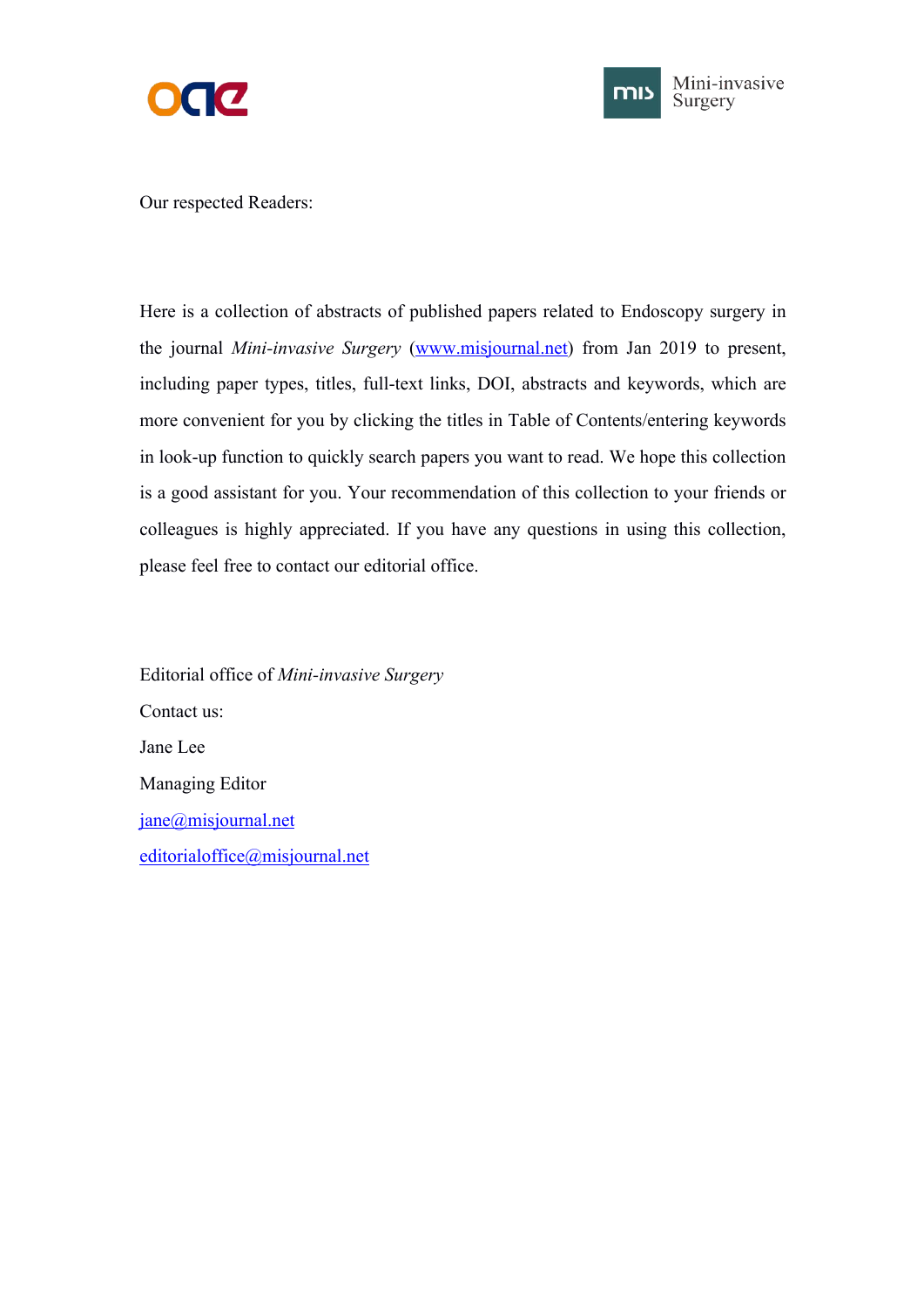



# Content

| Indications of esophageal cancer for endoscopic submucosal dissection, curability, and future |
|-----------------------------------------------------------------------------------------------|
|                                                                                               |
|                                                                                               |
|                                                                                               |
|                                                                                               |
|                                                                                               |
|                                                                                               |
|                                                                                               |
|                                                                                               |
|                                                                                               |
|                                                                                               |
| Endoscope-assisted transcranial surgery for anterior skull base meningiomas 6                 |
|                                                                                               |
|                                                                                               |
|                                                                                               |
| The role of endoscopy and radiosurgery in the management of cavernous sinus meningiomas 8     |
|                                                                                               |
| Bariatric endoscopy: current primary therapies and endoscopic management of complications and |
|                                                                                               |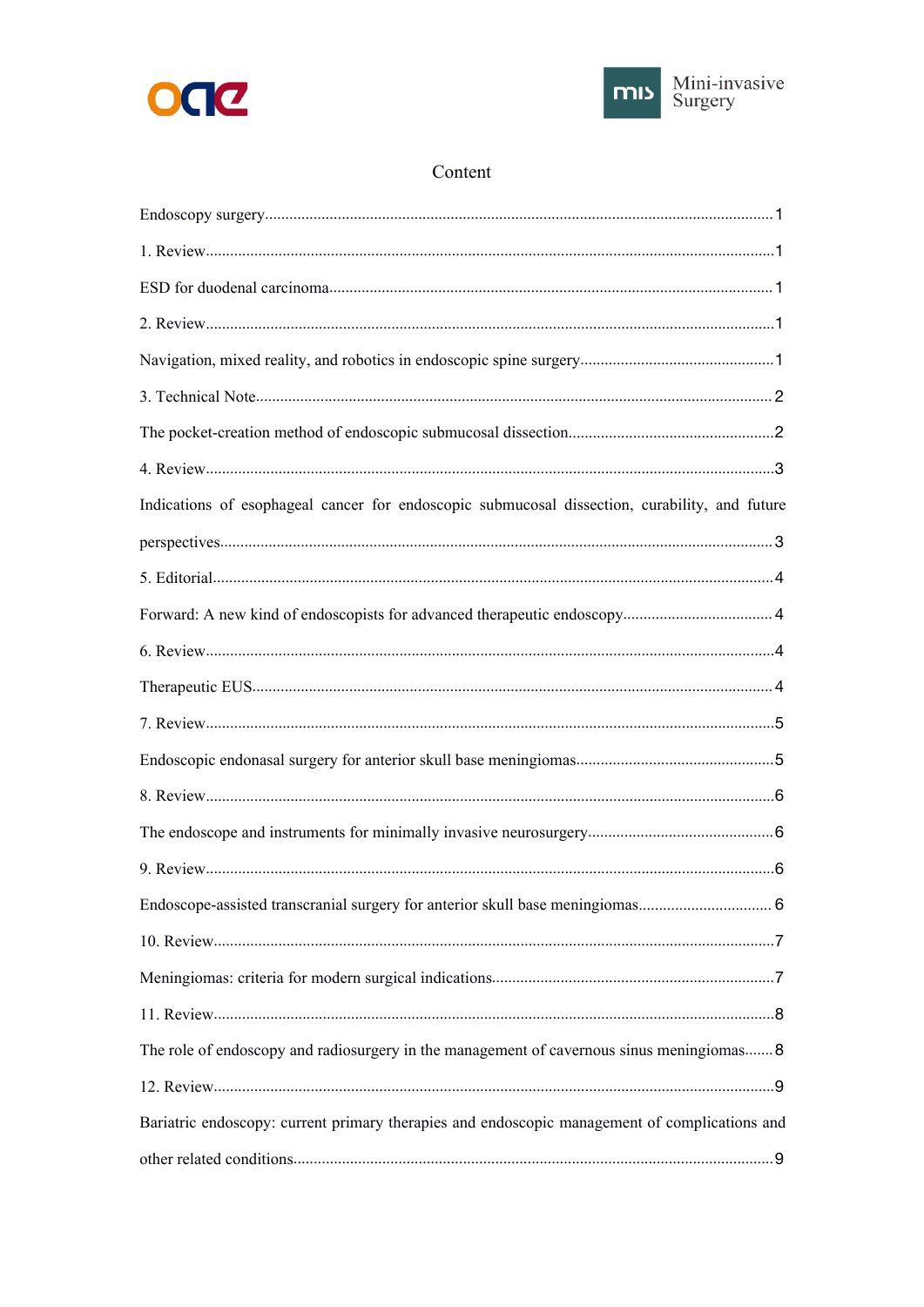



| Endoscopic-assisted ICG (EASI) technique for sentinel lymph node biopsy in breast cancer 11     |
|-------------------------------------------------------------------------------------------------|
|                                                                                                 |
|                                                                                                 |
|                                                                                                 |
| Single-port three-dimensional endoscopic subcutaneous mastectomy for gynaecomastia: an          |
|                                                                                                 |
|                                                                                                 |
| Transanal minimally invasive surgery: from transanal minimally invasive surgery to pure natural |
|                                                                                                 |
|                                                                                                 |
| Management of the main postoperative surgical complications after transanal endoscopic          |
|                                                                                                 |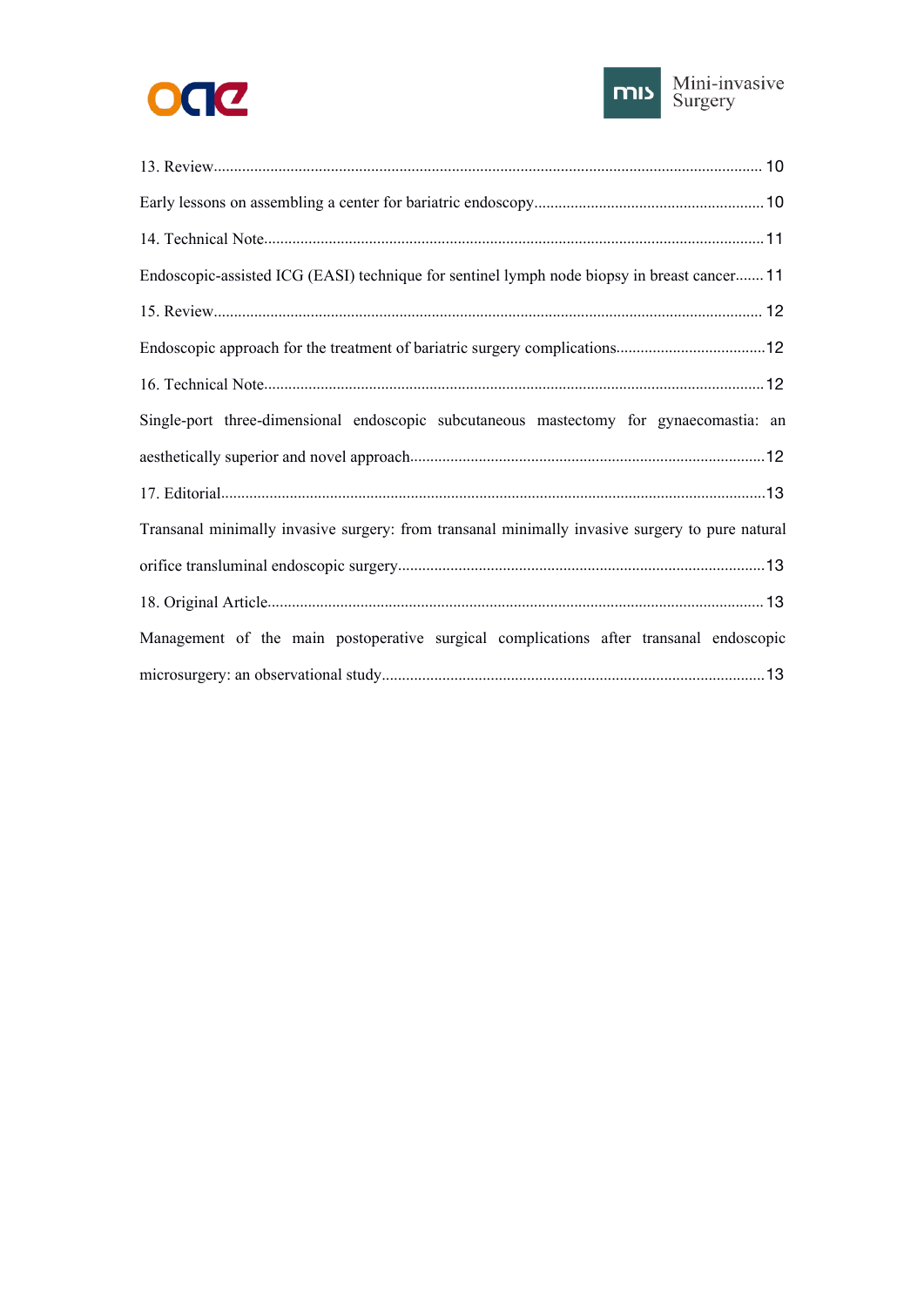



# <span id="page-3-1"></span><span id="page-3-0"></span>**Endoscopy surgery**

## **1. Review**

ESD for duodenal carcinoma

## **[HTML](https://misjournal.net/article/view/4608) [PDF](https://oaepublishstorage.blob.core.windows.net/734b0d4a-348d-46b7-a73a-a0628cc2528a/4608.pdf)**

Cite this article: Kato M, Sasaki M, Maehata T, Yahagi N. ESD for duodenal carcinoma. *Mini-invasive Surg* 2022;6:10. <http://dx.doi.org/10.20517/2574-1225.2021.124>

## **Abstract**

Superficial non-ampullary duodenal epithelial tumors (SNADETs) are rare, but their incidence is increasing recently. Considering the invasiveness of pancreatoduodenectomy, endoscopic treatment is widely accepted as an option for maintaining patients' quality of life. SNADETs larger than 20 mm are an indication for duodenal ESD, and intramucosal cancer can be cured by ESD. Duodenal ESD is extremely difficult with a high risk of adverse events. However, some modified treatment techniques such as the water pressure method or the pocket creation method have been proposed to improve outcomes. Furthermore, evidence is accumulating that protection of the mucosal defect reduces delayed adverse events after duodenal endoscopic treatments. Moreover, endoscopic drainage of the bile and pancreatic juice is effective as conservative management even in cases with delayed perforation.

## **2. Review**

Navigation, mixed reality, and robotics in endoscopic spine surgery

## **[HTML](https://misjournal.net/article/view/4606) [PDF](https://oaepublishstorage.blob.core.windows.net/dd3610cb-e8bd-4b70-a609-783e660b6a14/4606.pdf)**

Cite this article: Derman PB, Satin AM. Navigation, mixed reality, and robotics in endoscopic spine surgery. *Mini-invasive Surg* 2022;6:8. <http://dx.doi.org/10.20517/2574-1225.2021.111>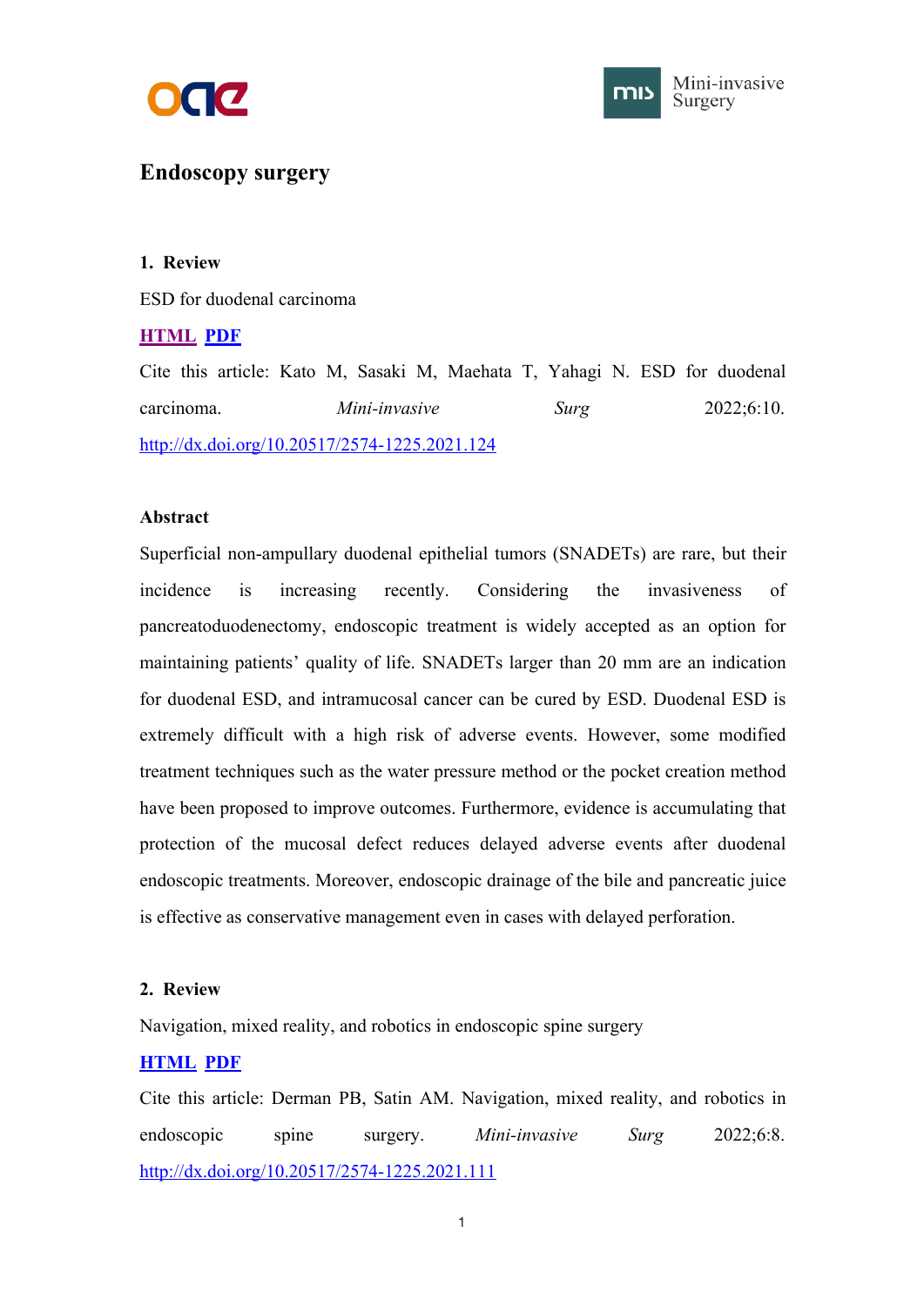



### <span id="page-4-1"></span><span id="page-4-0"></span>**Abstract**

Endoscopic spine surgery (ESS) is an ultra-minimally invasive technique through which spinal pathology can be addressed via sub-centimeter incisions with negligible soft tissue disruption. However, concerns exist regarding the steep learning curve, operative time, and radiation exposure to the surgical team. The use of intraoperative navigation, mixed reality, and robotics in the setting of ESS is currently being explored, and the early evidence suggests that such technologies may help mitigate these issues. The application of these technologies in ESS as well as the associated literature is reviewed herein.

### **3. Technical Note**

The pocket-creation method of endoscopic submucosal dissection

## **[HTML](https://misjournal.net/article/view/4585) [PDF](https://oaepublishstorage.blob.core.windows.net/42fbf4db-1411-4b0c-8e10-5122ccb58aab/4585.pdf)**

Cite this article: Hayashi Y, Miura Y, Lefor AK, Yamamoto H. The pocket-creation method of endoscopic submucosal dissection. *Mini-invasive Surg* 2022;6:7. <http://dx.doi.org/10.20517/2574-1225.2021.125>

## **Abstract**

Endoscopic submucosal dissection (ESD) is rapidly becoming the standard treatment for superficial gastrointestinal tumors because ESD can achieve complete local resection facilitating thorough pathological examination of the resected specimen. The pocket-creation method (PCM) has been established to perform safe and reliable ESD obtaining a high-quality pathological specimen. A minimal mucosal incision using PCM minimizes leakage of submucosally injected solution, which results in prolonged mucosal elevation. A limited-space submucosal pocket created using PCM makes the endoscope tip stable. A conical cap, small-caliber-tip transparent (ST) hood is used when performing PCM. The submucosa can be cut along the ideal dissection line just above the muscularis with minimal thermal damage because the tip of the ST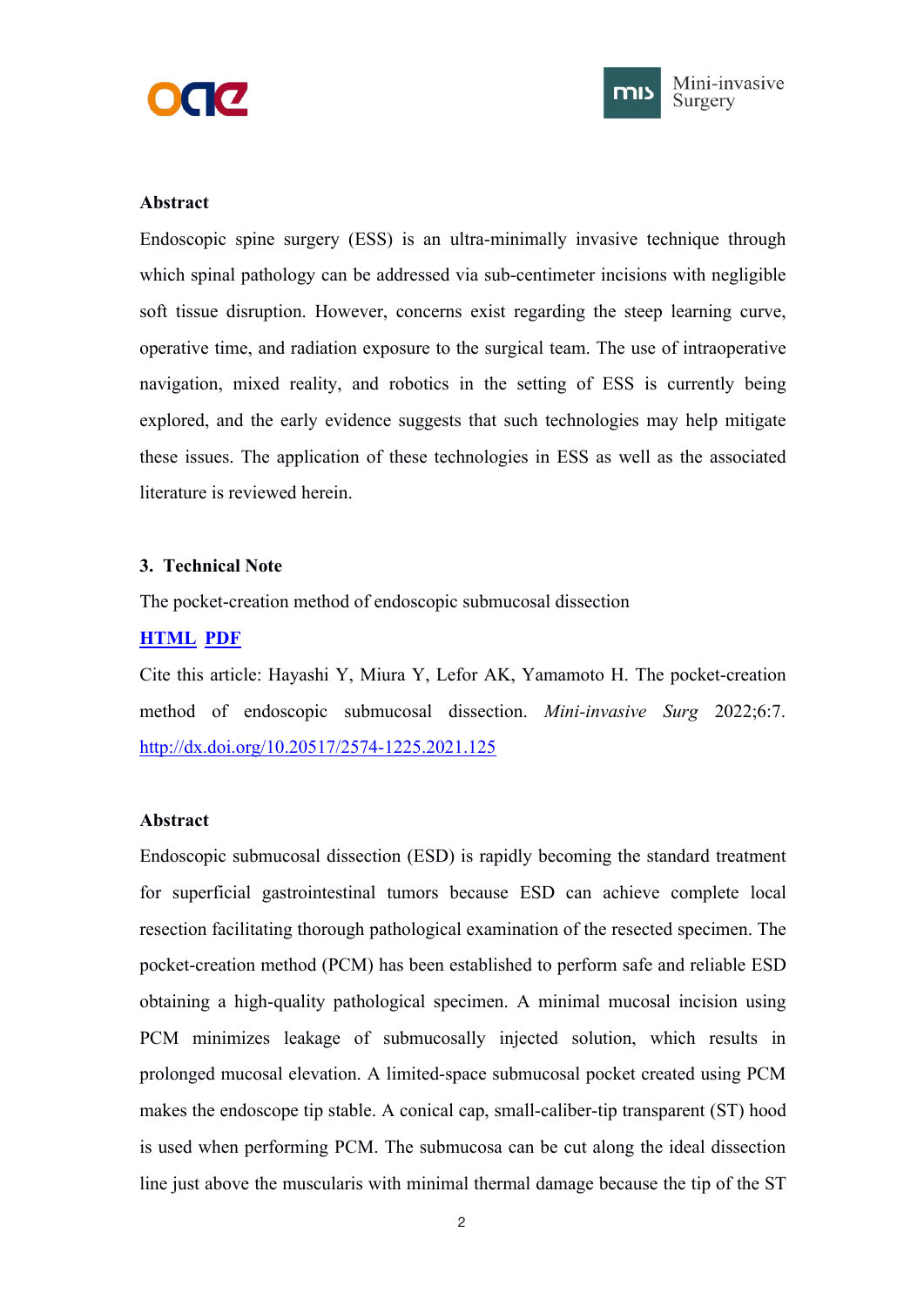



<span id="page-5-1"></span><span id="page-5-0"></span>hood produces both traction and countertraction to stretch the submucosal tissue in the pocket. PCM is recommended as the standard strategy not only for colorectal ESD but also for upper-gastrointestinal ESD. It is expected that the use of traction techniques will make PCM easier to perform.

### **4. Review**

Indications of esophageal cancer for endoscopic submucosal dissection, curability, and future perspectives

#### **[HTML](https://misjournal.net/article/view/4184) [PDF](https://oaepublishstorage.blob.core.windows.net/2e996fa0-f96b-432b-b35f-18fb88469635/4184.pdf)**

Cite this article: Ishihara R. Indications of esophageal cancer for endoscopic submucosal dissection, curability, and future perspectives. *Mini-invasive Surg* 2021;5:36. <http://dx.doi.org/10.20517/2574-1225.2021.72>

## **Abstract**

This review considers the preferred preoperative examinations, indications for endoscopic submucosal dissection (ESD), and curative ability of ESD in patients with esophageal squamous cell carcinoma (SCC). Endoscopic evaluation by non-magnifying endoscopy followed by magnifying endoscopy is a common procedure for diagnosing invasion depth of superficial esophageal SCCs in Japan. However, endoscopic ultrasonography may increase overdiagnosis of the depth of cancer invasion, and therefore should not be performed routinely. Image-enhanced magnifying endoscopy or iodine staining is recommended for diagnosing the lateral extent of esophageal SCC. The indications for ESD include clinical T1a-epithelial/lamina propria (EP/LPM) N0M0 non-circumferential lesions, clinical T1a EP/LPM N0M0 circumferential lesions  $\leq$  50 mm, and clinical T1a-muscularis mucosae/T1b-submucosa 1 cancer (invading submucosa by  $\leq 200 \mu m$ ) N0M0 non-circumferential lesions. Pathological T1a EP/LPM without vascular invasion is defined as curative resection, while pathological T1a MM without vascular invasion is considered as non-curative resection, with undetermined recommendations for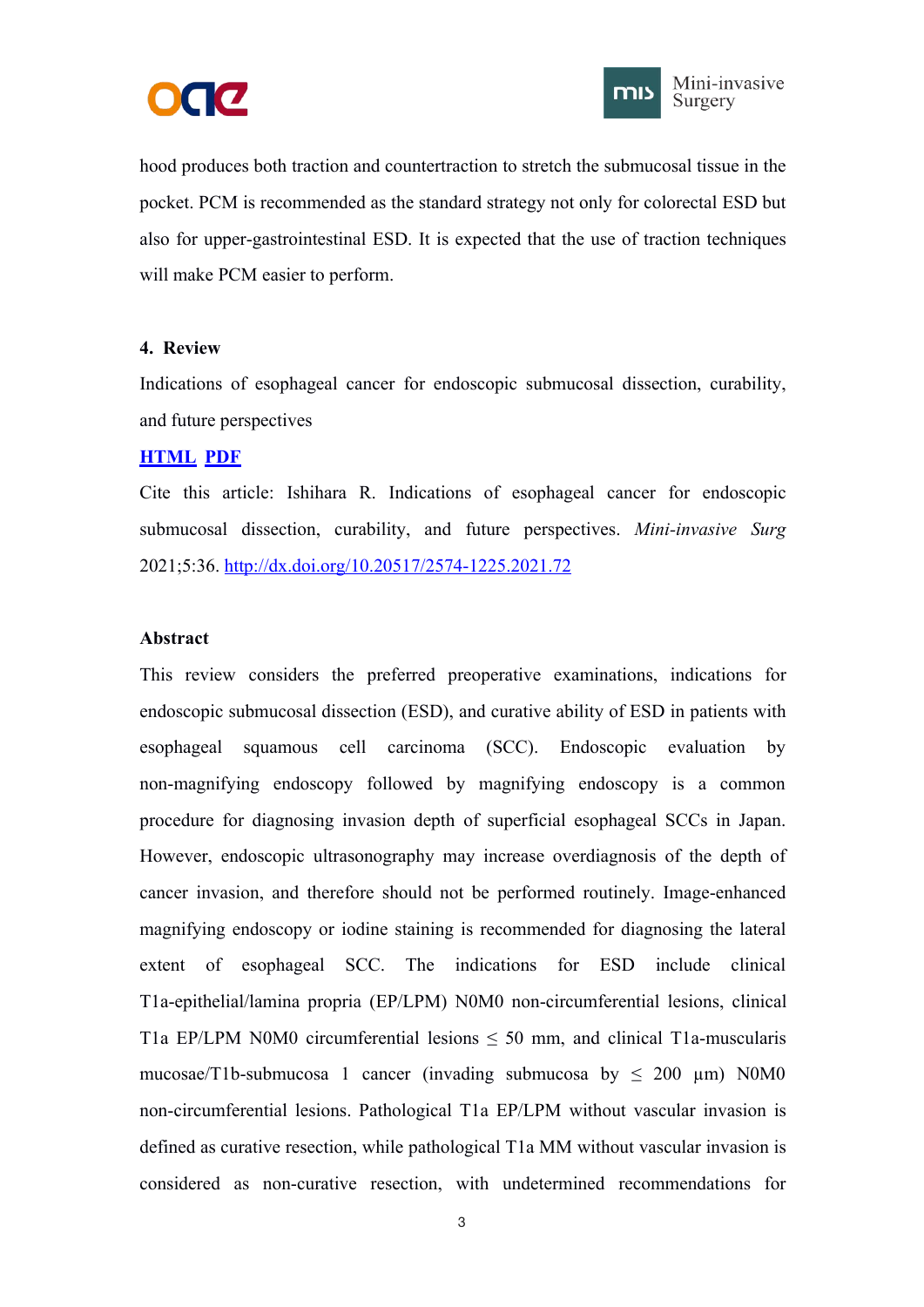



<span id="page-6-1"></span><span id="page-6-0"></span>additional treatment. Pathological T1b cancer invading the submucosa or pathological vascular invasion-positivity is considered as non-curative resection, and additional treatment is recommended. An accurate preoperative diagnosis, appropriate indication, and adequate curability assessment based on the pathological diagnosis of resected specimens are important for effective ESD.

## **5. Editorial**

Forward: A new kind of endoscopists for advanced therapeutic endoscopy

## **[HTML](https://misjournal.net/article/view/4026) [PDF](https://oaepublishstorage.blob.core.windows.net/3e779bc6-671c-4e8c-822f-885350c57474/4026.pdf)**

Cite this article: Rey JF. Forward: A new kind of endoscopists for advanced therapeutic endoscopy. *Mini-invasive Surg* 2021;5:21. <http://dx.doi.org/10.20517/2574-1225.2021.14>

## **6. Review**

Therapeutic EUS

## **[HTML](https://misjournal.net/article/view/4025) [PDF](https://oaepublishstorage.blob.core.windows.net/2bb741d6-2d96-4299-ba74-a5df11eb5a9f/4025.pdf)**

Cite this article: Cho SH, Oh D, Seo DW. Therapeutic EUS. *Mini-invasive Surg* 2021;5:20. <http://dx.doi.org/10.20517/2574-1225.2021.11>

## **Abstract**

Currently, the standard treatment for pancreatic neoplasms is surgical resection. However, pancreatic surgical resection is associated with high morbidity and mortality. Patients unfit for surgery are undergoing regular cross-sectional imaging surveillance. Controversy surrounds the optimal surveillance of patients with pancreatic neoplasms, underlying the need for minimally invasive treatment modalities as an alternative to surgical treatment. To date, endoscopic ultrasound-guided radiofrequency ablation (EUS-RFA) is an emerging minimally invasive therapeutic alternative to surgical resection for various pancreatic neoplasms. We review evaluations of EUS-RFA for various pancreatic neoplasms to better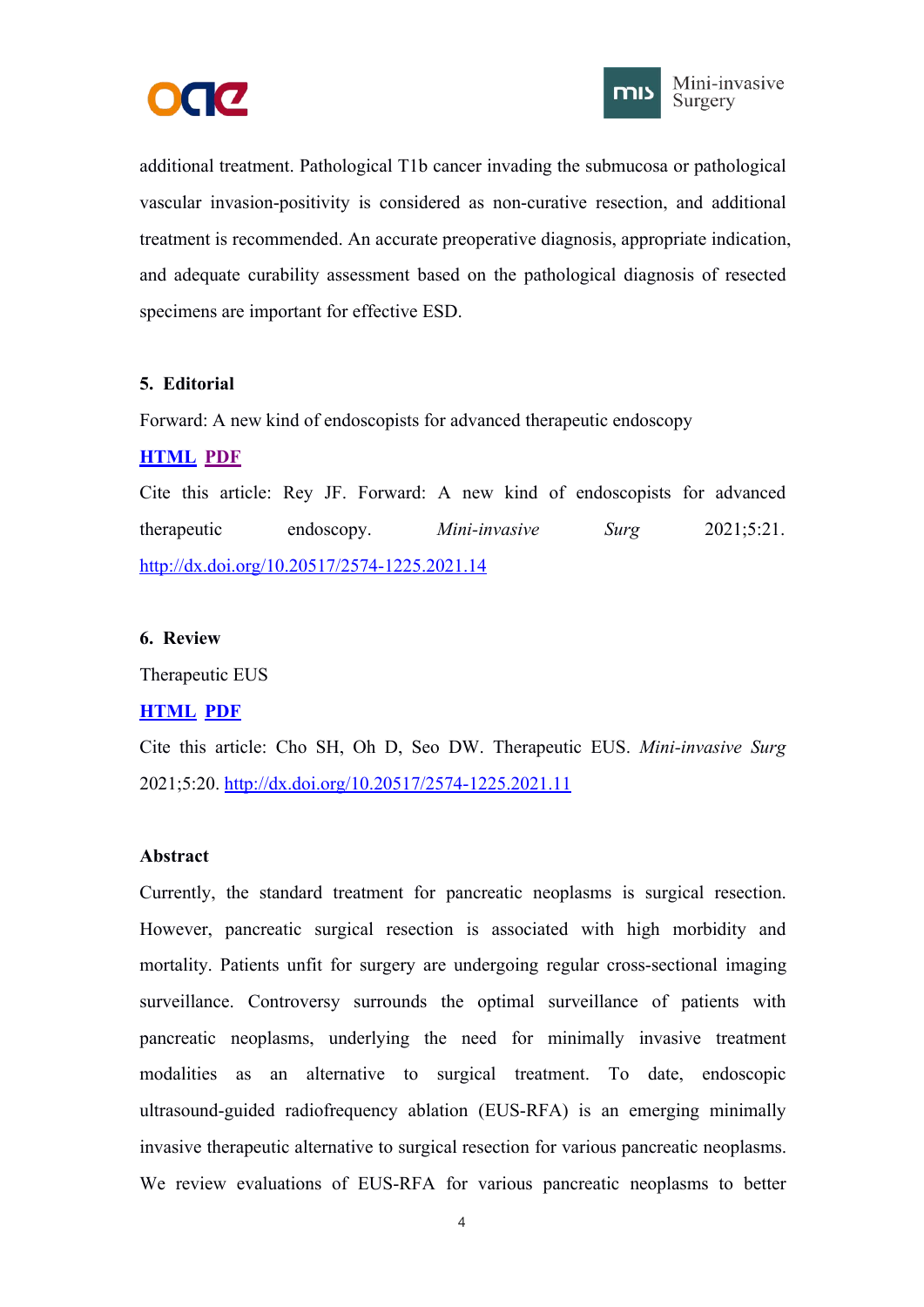



<span id="page-7-1"></span><span id="page-7-0"></span>understand its effectiveness and safety.

### **7. Review**

Endoscopic endonasal surgery for anterior skull base meningiomas

## **[HTML](https://misjournal.net/article/view/3999) [PDF](https://oaepublishstorage.blob.core.windows.net/2a67d914-7651-4645-8f64-b8c2aadcac20/3999.pdf)**

Cite this article: Avery MB, Barkhoudarian G, Kelly DF. Endoscopic endonasal surgery for anterior skull base meningiomas. *Mini-invasive Surg* 2021;5:17. <http://dx.doi.org/10.20517/2574-1225.2021.05>

### **Abstract**

Meningiomas of the tuberculum sellae, planum sphenoidale and olfactory groove region are relatively common. Traditionally these meningiomas have been approached through several transcranial approaches. More recently, keyhole approaches have been utilized with success even for large tumors. Endoscopic approaches are an extension of this philosophy, which, in carefully selected patients, may be an excellent alternative, offering a direct line of site from an endonasal approach without brain retraction. Furthermore, bilateral optic canal decompression can be safely and effectively accomplished. We propose that a majority of tuberculum sellae and posterior planum meningiomas may be removed via an endonasal approach, particularly those that are 3 cm or smaller in maximal diameter with minimal lateral extension beyond the supraclinoid carotid arteries and with medial optic canal invasion. A deepened sella is also a favorable factor for endonasal removal. In contrast, we propose that a minority of olfactory groove meningiomas are ideal candidates for endoscopic trans-cribriform removal given the higher risk of anosmia and cerebrospinal fluid leak via the nasal corridor. Instead, a majority of these tumors can be safely and effectively removed via a transcranial keyhole approach, such as the supraorbital "eyebrow" craniotomy or traditional pterional craniotomy with a higher rate of olfaction preservation.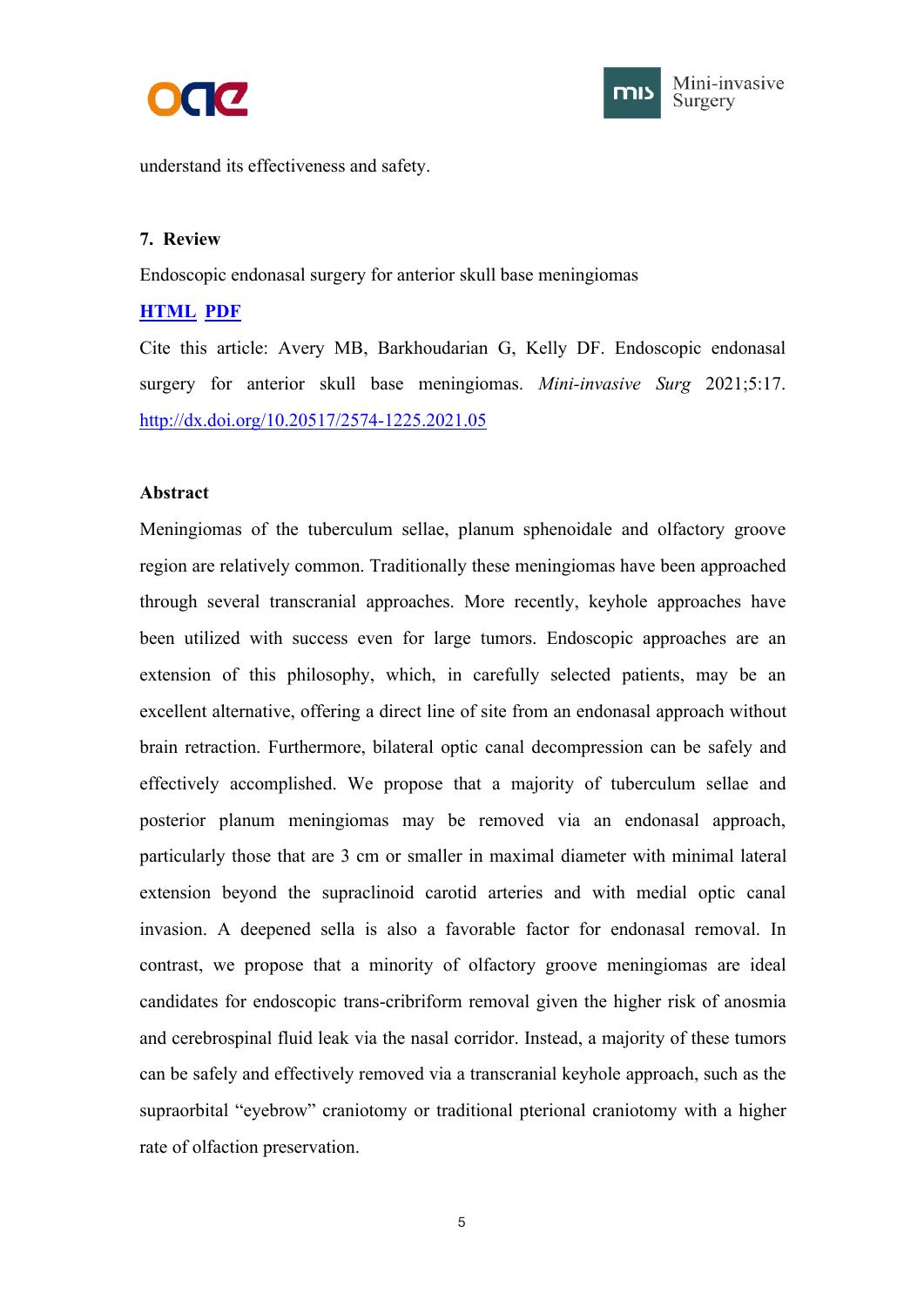



## <span id="page-8-1"></span><span id="page-8-0"></span>**8. Review**

The endoscope and instruments for minimally invasive neurosurgery

## **[HTML](https://misjournal.net/article/view/3811) [PDF](https://oaepublishstorage.blob.core.windows.net/29b64a5d-b9e0-46db-8537-d28663373146/3811.pdf)**

Cite this article: Shaikh S, Deopujari C. The endoscope and instruments for minimally invasive neurosurgery. *Mini-invasive Surg* 2020;4:89. <http://dx.doi.org/10.20517/2574-1225.2020.97>

## **Abstract**

The advent of neuroendoscopy catalyzed the ongoing development of minimally invasive neurosurgery in the 1990s. This millennium has seen rapid developments in the design of scopes, improved high-definition visualization systems, and a plethora of dedicated instruments. Many minimally invasive and endoscopic procedures have become the new "standard of care" today. Endoscopic third ventriculostomy and endonasal pituitary surgeries have replaced alternative techniques in most major institutes in the world and the indications are rapidly increasing to tackle many midline skullbase, intraventricular, and some parenchymal lesions as well. The scope of minimally invasive neurosurgery has extended to spine surgery, peripheral nerve surgery, and unique indications, viz. craniosynostosis repair. This review describes many of these developments over the years, evaluates current scenario, and tries to give a glimpse of the "not so distant" future.

## **9. Review**

Endoscope-assisted transcranial surgery for anterior skull base meningiomas

## **[HTML](https://misjournal.net/article/view/3810) [PDF](https://oaepublishstorage.blob.core.windows.net/91967c91-1378-403d-82b6-9a4e44c951e3/3810.pdf)**

Cite this article: Azab WA, Elmaghraby MA, Zaidan SN, Mostafa KH. Endoscope-assisted transcranial surgery for anterior skull base meningiomas. *Mini-invasive Surg* 2020;4:88. <http://dx.doi.org/10.20517/2574-1225.2020.75>

#### **Abstract**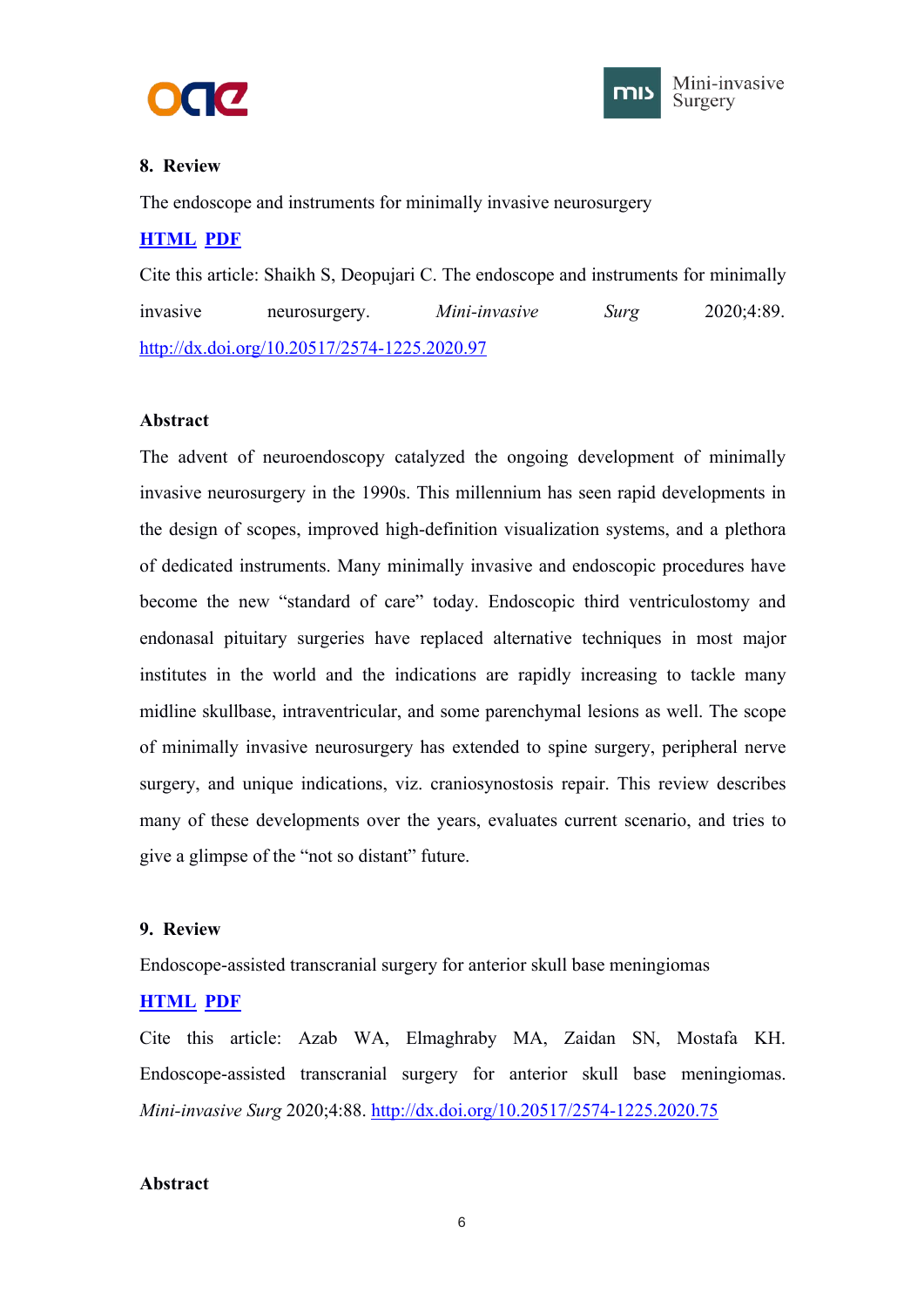



Mini-invasive Surgery

<span id="page-9-1"></span><span id="page-9-0"></span>Anterior skull base meningiomas are benign, dural-based tumors that originate from the tuberculum sellae, planum sphenoidale or olfactory groove. A multitude of traditional transcranial approaches have been effectively used for resection of these tumors. However, in the era of minimally invasive neurosurgery, the endoscopic endonasal and the endoscope-assisted or endoscope-controlled supraorbital keyhole eyebrow approaches stand out as the two main options utilized to resect these tumors. The supraorbital keyhole approach minimizes brain retraction, tissue dissection and length of the skin incision. Consequently, this approach is associated with a lower complication profile and much better cosmetic results in comparison to classic approaches. With endoscopic assistance or control, the approach provides an excellent view of anterior skull base meningiomas and enables optic nerve decompression when angled scopes are used. In our opinion, endoscopes will ultimately replace the surgical microscopes as the viewing tools in this type of surgery. A limited number of studies have directly compared the endoscopic endonasal approach versus the supraorbital keyhole one for resection of anterior cranial base meningiomas. In these studies, scores and algorithms have been suggested to help select the suitable approach. The practical value of these algorithms still needs to be validated by further research. Although the endoscope-assisted or -controlled supraorbital keyhole approach offers a minimally invasive and highly effective approach for excision of anterior cranial base meningiomas, the ideal approach should be tailored to the individual patient according to the tumor size, lateral extension, optic canal involvement, extent of vascular encasement and surgeon's experience.

#### **10. Review**

Meningiomas: criteria for modern surgical indications

#### **[HTML](https://misjournal.net/article/view/3766) [PDF](https://oaepublishstorage.blob.core.windows.net/9085b322-5602-4602-a795-f4b71f4a0446/3766.pdf)**

Cite this article: Cappabianca P, d'Avella E, Cavallo LM, Solari D. Meningiomas: criteria for modern surgical indications. *Mini-invasive Surg* 2020;4:83. <http://dx.doi.org/10.20517/2574-1225.2020.67>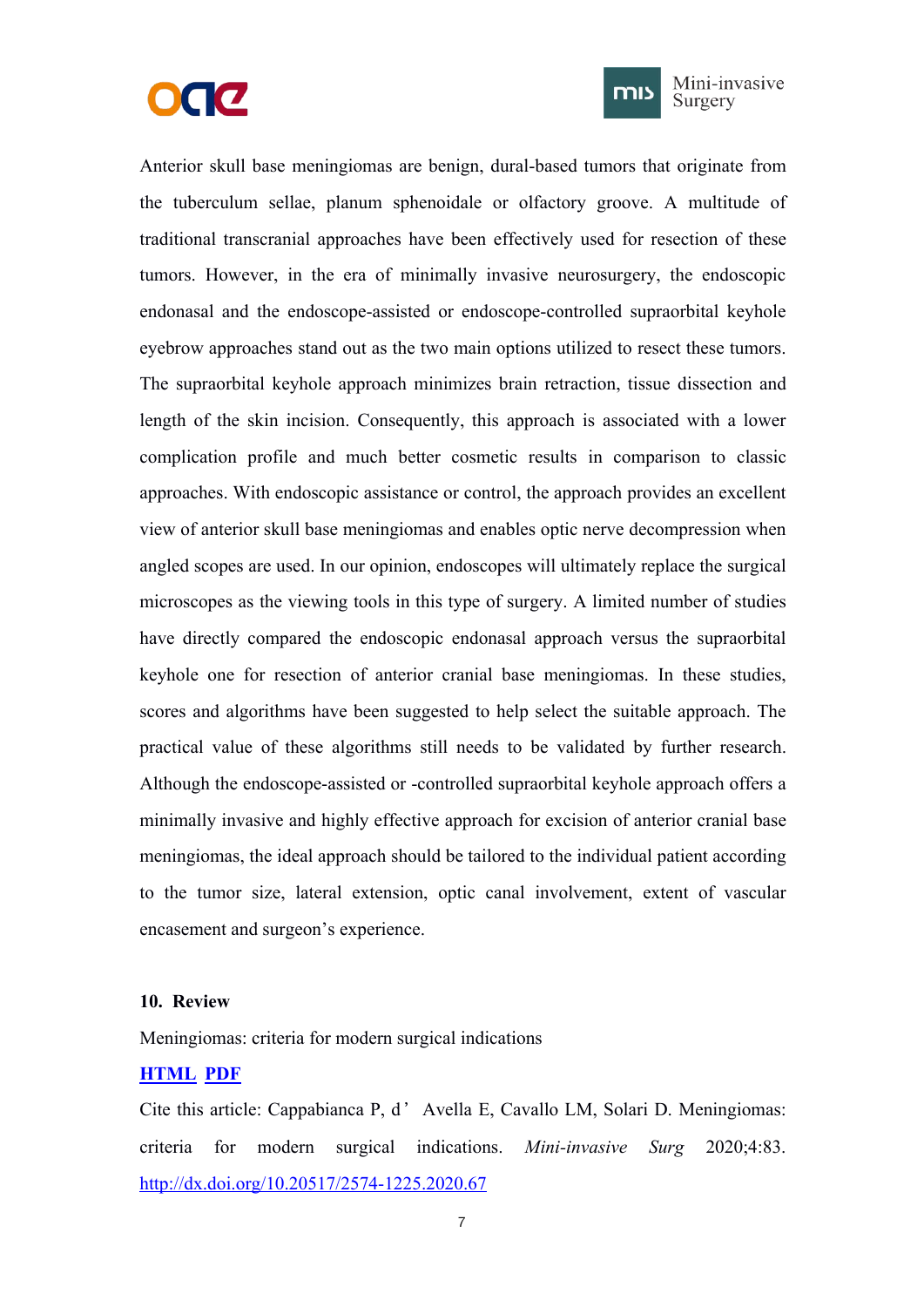



## <span id="page-10-1"></span><span id="page-10-0"></span>**Abstract**

The contemporary management of meningiomas is the result of the continuous evolution of neurosurgical techniques, along with the refinement of dedicated instrumentations. Above all, it is the magnification of the surgical view, thanks to the microscope and the endoscope, and their advancements, which allowed the improvement of surgical outcomes, in terms of both extent of resection and morbidity rates. Because of the benign nature of the vast majority of meningiomas, complete tumor resection is curative, and it is the gold-standard treatment. However, in the case of high risk of surgical morbidity, a less aggressive surgical treatment may be justified, also upon tailored analysis of the meningiomas' biological behavior and the improvements in postoperative strategies. The endoscopic technique plays a role, as a unique visualization tool or in combination with the microscope, in granting so-called maximum allowed resection. Considering the above, the most challenging task confronting modern meningioma surgery remains the selection of the most appropriate surgical approach, the latter greatly depending on location, anatomic tumor features, and relationships with critical neurovascular structures. Herein, we present a cogent analysis of the modern multifaceted indications for the endoscopic treatment of meningiomas, with a glimpse into the adjacent fields.

#### **11. Review**

The role of endoscopy and radiosurgery in the management of cavernous sinus meningiomas

### **[HTML](https://misjournal.net/article/view/3639) [PDF](https://oaepublishstorage.blob.core.windows.net/9c1a69a0-dce5-4b6c-aae7-73348322e773/3639.pdf)**

Cite this article: Cossu G, Abarca J, Levivier M, Starnoni D, Daniel RT, Berhouma M, Messerer M. The role of endoscopy and radiosurgery in the management of cavernous sinus meningiomas. *Mini-invasive Surg* 2020;4:60. <http://dx.doi.org/10.20517/2574-1225.2020.52>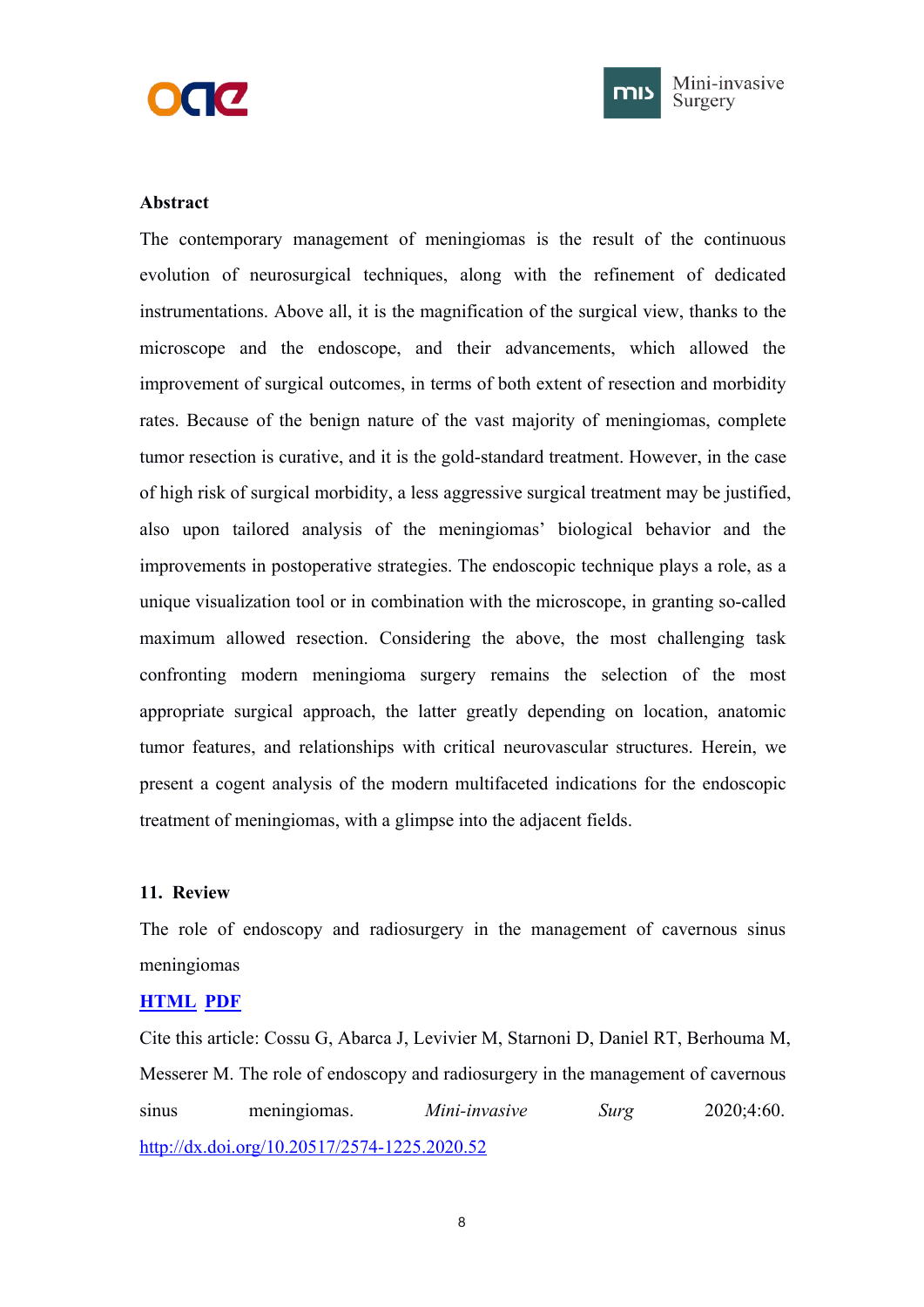



#### <span id="page-11-1"></span><span id="page-11-0"></span>**Abstract**

Cavernous sinus (CS) meningiomas represent a formidable neurosurgical pathology. The desired treatment depends on tumor size and extensions apart from the presenting clinical symptoms of the patient. The last few decades have shown a paradigm shift in the management towards a multimodal treatment. For patients with tumors presenting with a medial extension or when the meningioma occupies the antero-inferior portion of the CS, an endoscopic biopsy can be safely performed through the endonasal route. The boundaries of endoscopic endonasal approaches have been pushed during the last decade, and a direct access to the CS may now be performed. At the same time, an extensive bony decompression to decompress the optic canal and the pituitary gland may be performed. Autologous fat may be interposed between the residual tumor and radiosensitive structures to safely perform adjuvant radiation therapy. The aim of this manuscript is to describe the role of endoscopic surgery in the management of cavernous sinus meningiomas along with the complementary role of radiotherapy. We describe the endoscopic anatomy and the surgical technique to safely perform the procedure and we review the surgical series reported in the literature dealing with the endoscopic approach for CS meningiomas with or without complementary radiation therapy. Endoscopic endonasal approaches have shown promising results in terms of improvement or stabilization of cranial neuropathy and hypopituitarism. Furthermore, the endoscopic approach may enhance the efficacy and safety of stereotactic radiosurgery through the performance of an hypophysopexy and/or chiasmopexy.

#### **12. Review**

Bariatric endoscopy: current primary therapies and endoscopic management of complications and other related conditions

## **[HTML](https://misjournal.net/article/view/3586) [PDF](https://oaepublishstorage.blob.core.windows.net/02392561-1c5b-42dc-b370-697baac4c730/3586.pdf)**

Cite this article: Castro M, Guerron AD. Bariatric endoscopy: current primary therapies and endoscopic management of complications and other related conditions.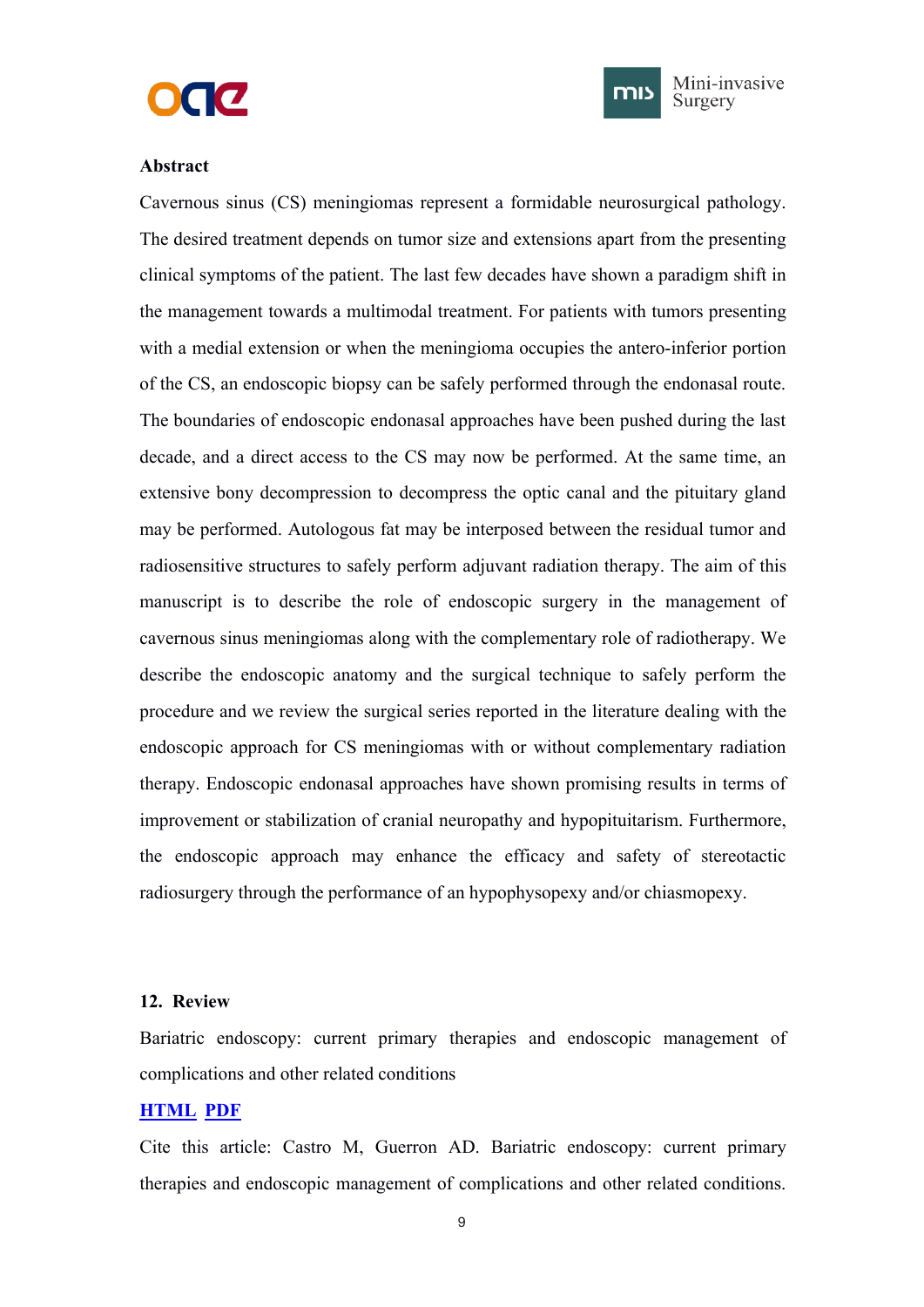



<span id="page-12-1"></span><span id="page-12-0"></span>*Mini-invasive Surg* 2020;4:47. <http://dx.doi.org/10.20517/2574-1225.2020.14>

### **Abstract**

The steady increase in bariatric surgery has led to room for innovation. Endoscopy has become an important tool for evaluation, diagnosis, management of complications, and even for primary bariatric interventions. Leaks are the most feared complication and new endoscopic therapies have been developed such as septotomy, double-pigtail stents, and endoscopic vacuum therapy. Additionally, primary bariatric endoscopic procedures are gaining popularity and the new procedures include intragastric balloons, stoma reduction, aspiration therapy, among others. The altered anatomy and reoperation increase the risk of complications after bariatric surgery, especially when managing conditions like achalasia, gastroparesis, and cholelithiasis. Per-oral endoscopic myotomy, per-oral pyloromyotomy, and endoscopic ultrasound-guided transgastric endoscopic retrograde cholangiopancreatography provide a less invasive approach to address these conditions. This narrative review article intends to expose current endoscopic therapies for the management of primary bariatric procedures, complications and related conditions.

## **13. Review**

Early lessons on assembling a center for bariatric endoscopy

## **[HTML](https://misjournal.net/article/view/3547) [PDF](https://oaepublishstorage.blob.core.windows.net/4b3692ed-4ad6-4fc6-9b1a-775d0cf71919/3547.pdf)**

Cite this article: Mlabasati J, Bilal M, Cohen J. Early lessons on assembling a center for bariatric endoscopy. *Mini-invasive Surg* 2020;4:42. <http://dx.doi.org/10.20517/2574-1225.2020.32>

#### **Abstract**

As the obesity epidemic continues to grow, the need for effective management strategies is more important than ever. There are several medical, endoscopic, and surgical management options available. The last decade has seen a rise in endoscopic bariatric interventions. These minimally invasive therapies can be used for patients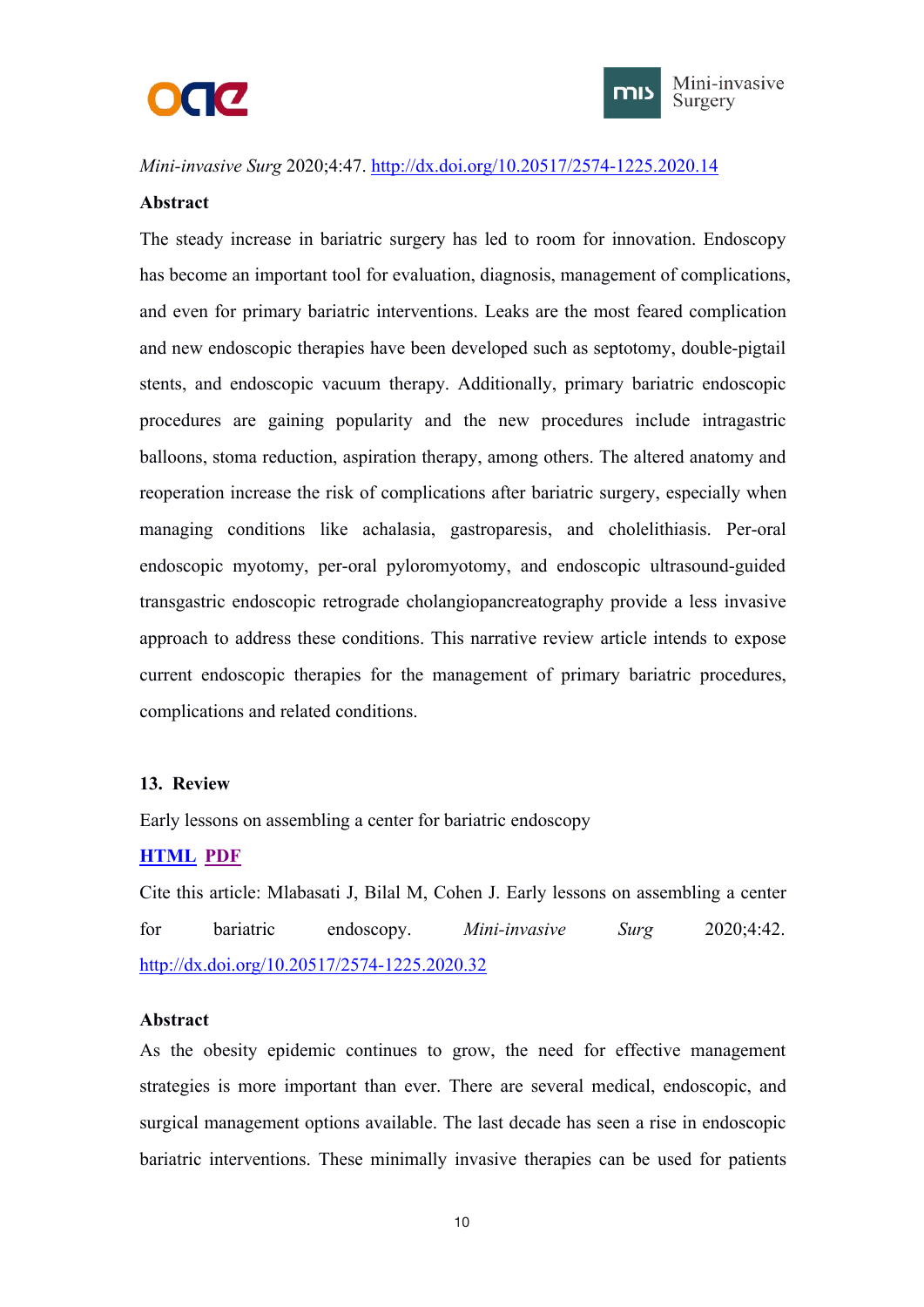



<span id="page-13-1"></span><span id="page-13-0"></span>who do not qualify or are unwilling to undergo bariatric surgery. Currently, there is limited formal training in bariatric endoscopy. In this commentary, we discuss our experience in establishing a center for bariatric endoscopy at a large academic medical center.

## **14. Technical Note**

Endoscopic-assisted ICG (EASI) technique for sentinel lymph node biopsy in breast cancer

## **[HTML](https://misjournal.net/article/view/3452) [PDF](https://oaepublishstorage.blob.core.windows.net/679c0be7-6e74-4874-9edf-66d3ff997851/3452.pdf)**

Cite this article: Mok CW, Hing JXJ, Shetty SS, Tan SM. Endoscopic-assisted ICG (EASI) technique for sentinel lymph node biopsy in breast cancer. *Mini-invasive Surg* 2020;4:26. <http://dx.doi.org/10.20517/2574-1225.2020.04>

## **Abstract**

Sentinel lymph node biopsy is currently the standard of care for axillary staging in early breast cancer patients with no clinical or radiological evidence of axillary lymph node involvement. Novel techniques studied in recent years include the use indocyanine green (ICG) fluorescence imaging, which was reported in a recent network meta-analysis to be comparable to standard dual modality in terms of false negative as well as detection rate. However, there have been no standardized operative methods leading to the underutilization of this modality in clinical practice. In addition, technical limitations such as the difficulty in tracing ICG flow in obese patients further restrict the use of ICG fluorescence in sentinel lymph node biopsy. In this article, we describe in detail the use of the endoscopic-assisted ICG technique in performing sentinel lymph node biopsy, which addresses limitations associated with conventional use of ICG fluorescence imaging. The technical novelty of this technique lies in the fact that it has not been previously described in the literature and it allows for the identification of sentinel lymph nodes with minimal incision and tissue disruption as well.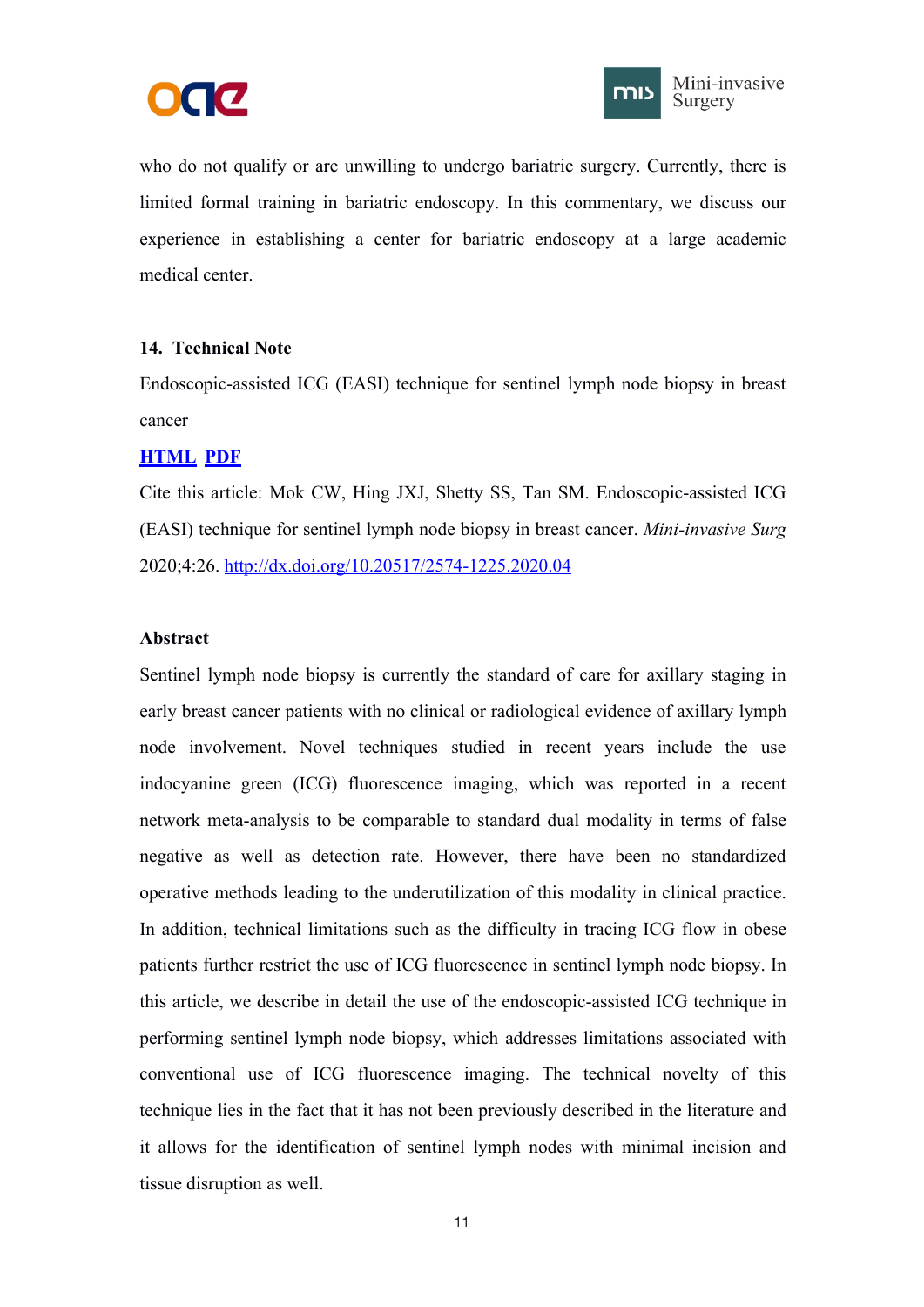



## <span id="page-14-1"></span><span id="page-14-0"></span>**15. Review**

Endoscopic approach for the treatment of bariatric surgery complications

## **[HTML](https://misjournal.net/article/view/3377) [PDF](https://oaepublishstorage.blob.core.windows.net/447dfe5e-660b-4706-a48a-4535aeefae3e/3377.pdf)**

Cite this article: Ardila-Gatas J, Pryor A. Endoscopic approach for the treatment of bariatric surgery complications. *Mini-invasive Surg* 2020;4:16. <http://dx.doi.org/10.20517/2574-1225.2019.69>

## **Abstract**

The incidence of bariatric surgery is increasing exponentially. The number of bariatric surgeries performed in the United States has significantly increased in the past decades. Complications of bariatric surgery can present days to years postoperatively. Advances in endoscopic procedures and technology has made it possible to address many complications endoscopically. We describe the most common complications after bariatric surgery and the endoscopic treatment options available to date.

## **16. Technical Note**

Single-port three-dimensional endoscopic subcutaneous mastectomy for gynaecomastia: an aesthetically superior and novel approach

## **[HTML](https://misjournal.net/article/view/3300) [PDF](https://oaepublishstorage.blob.core.windows.net/59230823-ba55-4aac-8bce-ad92b70224ed/3300.pdf)**

Cite this article: Mok CW, Hing JXJ, Tan SM. Single-port three-dimensional endoscopic subcutaneous mastectomy for gynaecomastia: an aesthetically superior and novel approach. *Mini-invasive Surg* 2019;3:40. <http://dx.doi.org/10.20517/2574-1225.2019.39>

#### **Abstract**

Gynaecomastia is a benign clinical condition that can occur in men of all ages, attributed by the proliferation of glandular tissue. Most patients are asymptomatic while symptoms ranging from mild discomfort to severe pain can present in patients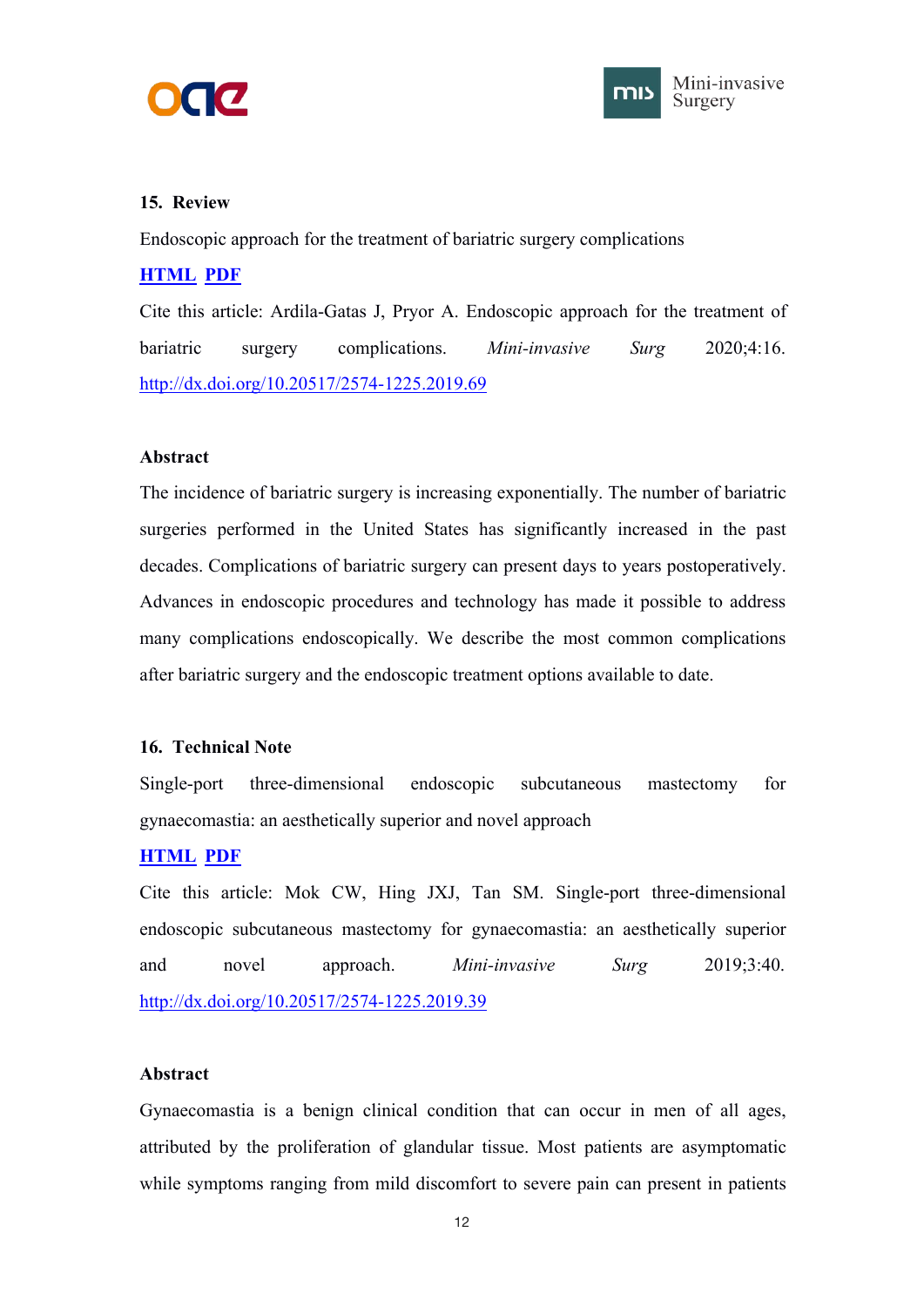



Mini-invasive Surgery

<span id="page-15-1"></span><span id="page-15-0"></span>with gynaecomastia. In addition to these, this condition may affect the psychological well-being of patients leading to a need for further treatment. Medical treatment of primary gynaecomastia in the form of anti-oestrogen therapy has not been proven to be effective and there is no consensus regarding the drug of choice or optimal duration of treatment. Surgical treatment is usually the standard treatment in primary gynaecomastia. There have been various techniques described in the literature with the aim of restoring a pleasant chest shape with limited scar on incision. Most of the techniques however involve the use of a peri-areolar or a Wise pattern incision, which can be obvious, especially in patients with a tendency to scar badly. The authors describe a novel approach, whereby a single-port endoscopic subcutaneous mastectomy using the three-dimensional endoscopic system with incision placed along the anterior axillary line was performed for a patient with gynaecomastia and thereby conferring excellent aesthetic outcomes.

#### **17. Editorial**

Transanal minimally invasive surgery: from transanal minimally invasive surgery to pure natural orifice transluminal endoscopic surgery

#### **[HTML](https://misjournal.net/article/view/3286) [PDF](https://oaepublishstorage.blob.core.windows.net/f691d49f-b0eb-457e-b9c3-afe95f4b7973/3286.pdf)**

Cite this article: Jeong WJ, Choi BJ, Lee SC. Transanal minimally invasive surgery: from transanal minimally invasive surgery to pure natural orifice transluminal endoscopic surgery. *Mini-invasive Surg* 2019;3:38. <http://dx.doi.org/10.20517/2574-1225.2019.42>

## **18. Original Article**

Management of the main postoperative surgical complications after transanal endoscopic microsurgery: an observational study

## **[HTML](https://misjournal.net/article/view/3285) [PDF](https://oaepublishstorage.blob.core.windows.net/e9fdcb8b-562e-435a-986c-94a3ed99e042/3285.pdf)**

Cite this article: Serra-Aracil X, Mora-López L, Pallisera-Lloveras A, Serra-Pla S, Garcia-Nalda A, Gil-Barrionuevo E, Navarro-Soto S. Management of the main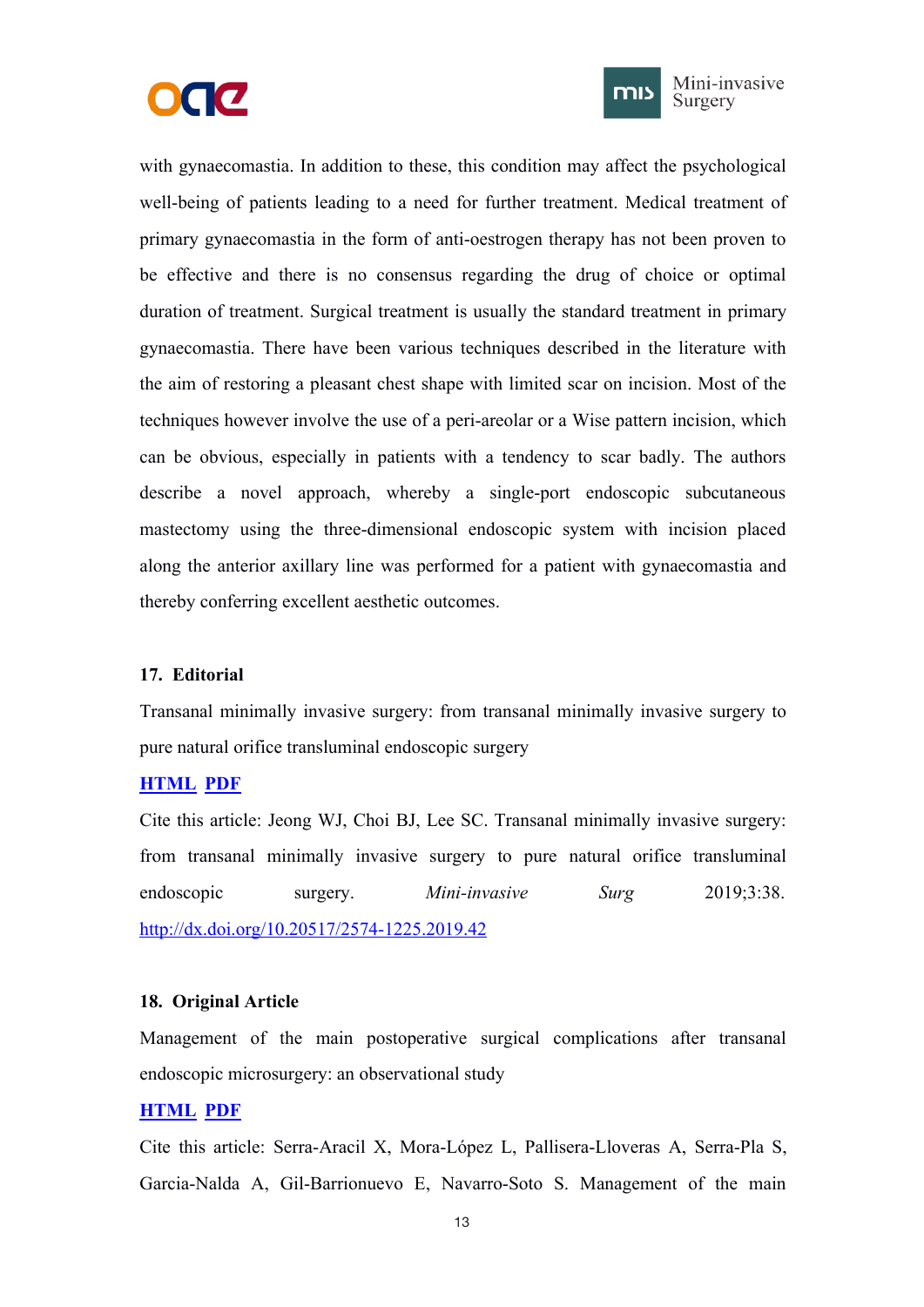



postoperative surgical complications after transanal endoscopic microsurgery: an observational study. *Mini-invasive Surg* 2019;3:37. <http://dx.doi.org/10.20517/2574-1225.2019.36>

#### **Abstract**

Aim: Rates of clinically relevant postoperative morbidity after transanal endoscopic microsurgery (TEM) are low. For this reason, there are few descriptions in the literature on the management of these complications. Because of this lack of information, their importance may be either underestimated or overestimated (in the latter case, leading to overtreatment). The present article reports the frequency of the occurrence of postoperative surgical complications after TEM and describes various approaches to their management.

Methods: An observational study was carried out with prospective data collection and retrospective analysis from June 2004 to June 2019, including all patients undergoing TEM for rectal tumors. All postoperative complications were recorded using the Clavien-Dindo classification (Cl-D), as well as preoperative, surgical, postoperative, and pathological variables.

Results: During the study period, 778 patients underwent TEM, of whom 716 met the inclusion criteria. Postoperative morbidity was 22.1% (158/716). Clinically relevant morbidity (Cl-D  $>$  II) was 5% (36/716). The most frequent complication was rectal bleeding, occurring in  $115/716$  (16.1%) patients; 85 of these 115 (73.9%) patients were grade I Cl-D. Urinary complications were rare (30/716, 4.2%). Similarly, infectious complications of perianal and pelvic abscesses appeared in 7/716 (1%) patients, two of whom required colostomy.

Conclusion: Clinically relevant complications after TEM are rare. For this reason, experience of these complications is limited. Here, we propose a management